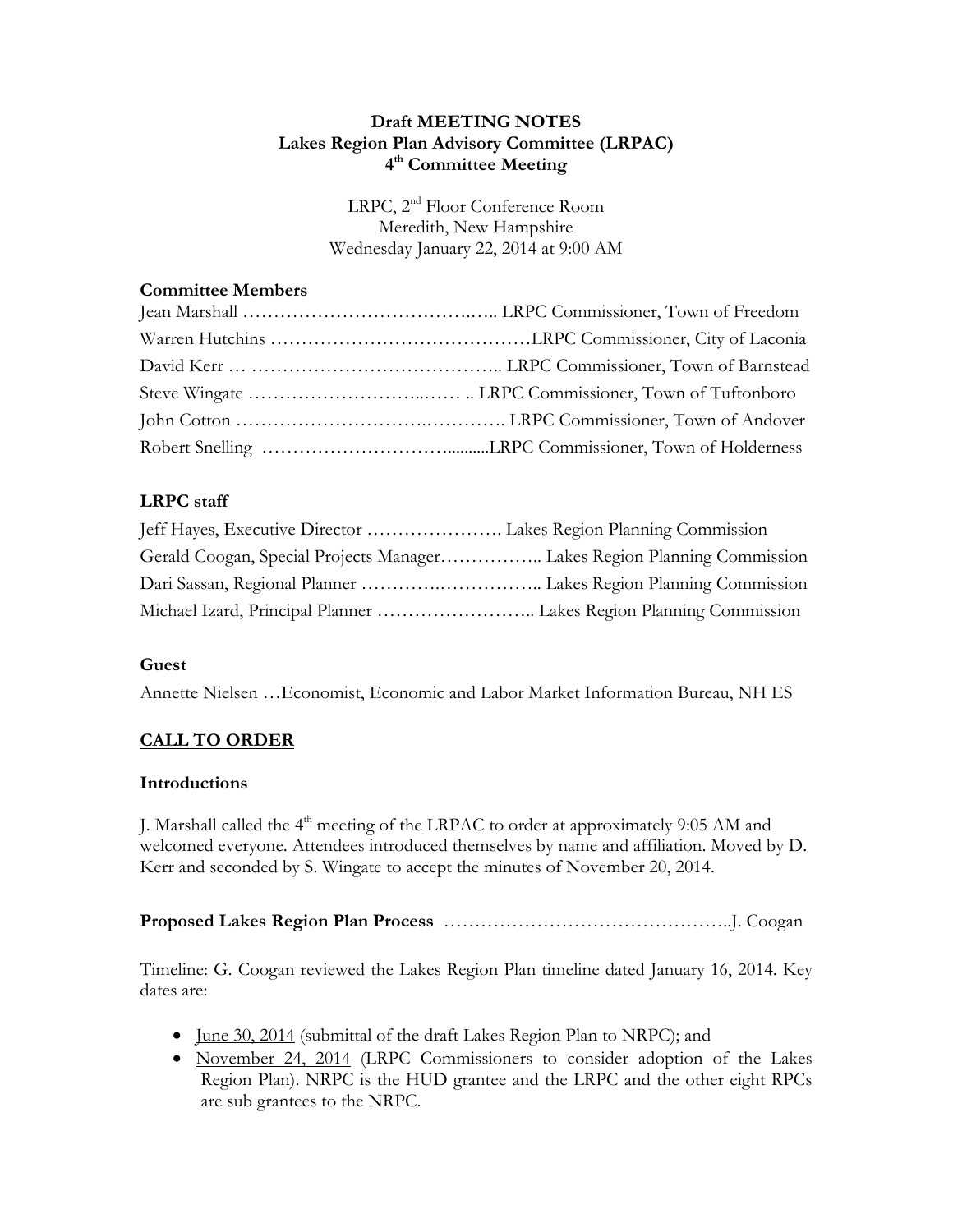G. Coogan reviewed the status of the various Plan Components. The Committee discussed and reviewed:

- "Telling the Story" and credibility of potential interviewees;
- Renewable Energy and "view sheds";
- Energy generation and distribution;
- Wind tower and natural resources and the relevant state policy; and
- Plan adoption

As chapters are completed, the staff will forward the individual chapter to the LRPAC for their review and comment. At present, the Vision section and Economic Development Chapter are complete; Transportation Chapter will be complete around February  $10^{th}$ . R. Snelling encouraged the municipalities to review the draft chapters. W. Hutchins suggested e-mailing the plan documents to the municipalities.

G. Coogan stated the staff has about three months to complete much of the plan writing.

## **Review Draft Transportation Chapter** ……………………………M. Izard and *Group*

M. Izard reviewed the draft Transportation and members provided several technical comments which Michael noted. There was discussion regarding the role of the TAC, inadequate state and federal funding, declining match for public transit, the WOW trail, potential rail improvements in eastern NH, rural road standards and cultural amenities such as the covered bridge in Ossipee and restaurant at the old railroad station in Center Ossipee. R. Snelling and other noted that the Transportation Plan is an excellent example of "bottom ups" planning process, which should be a model for the other chapters. M. Izard noted the NH DOT treats the non-metro or rural RPCs and the metro RPCs alike when it comes acceptance of recommendations.

J. Hayes mentioned the **Implementation & Strategy** component and the need to include infrastructure projects in the Transportation Plan. All plan components should include an implementation section. Members present expressed their satisfaction with the draft.

### **Scenario planning** ……………………………………………J. Coogan and *Group*

J. Coogan stated the scenario planning effort is an exercise which can inform decisions regarding land use and economic development. The exercise involves two components: the REMI model and Community Viz. Guest A. Neilsen described the REMI process, which incorporates two policies embraced by the Belknap County Economic Council (BEDC): Advanced Manufacturing and Entrepreneurship. She will provide a draft in the next few weeks. REMI involves economic data only and does not include land use information.

Community VIZ will assist with two scenarios: 1) projected population growth using the recent NH OEP population projections and 2) OEP population projections with a 25% increase. Community VIZ includes land use information.